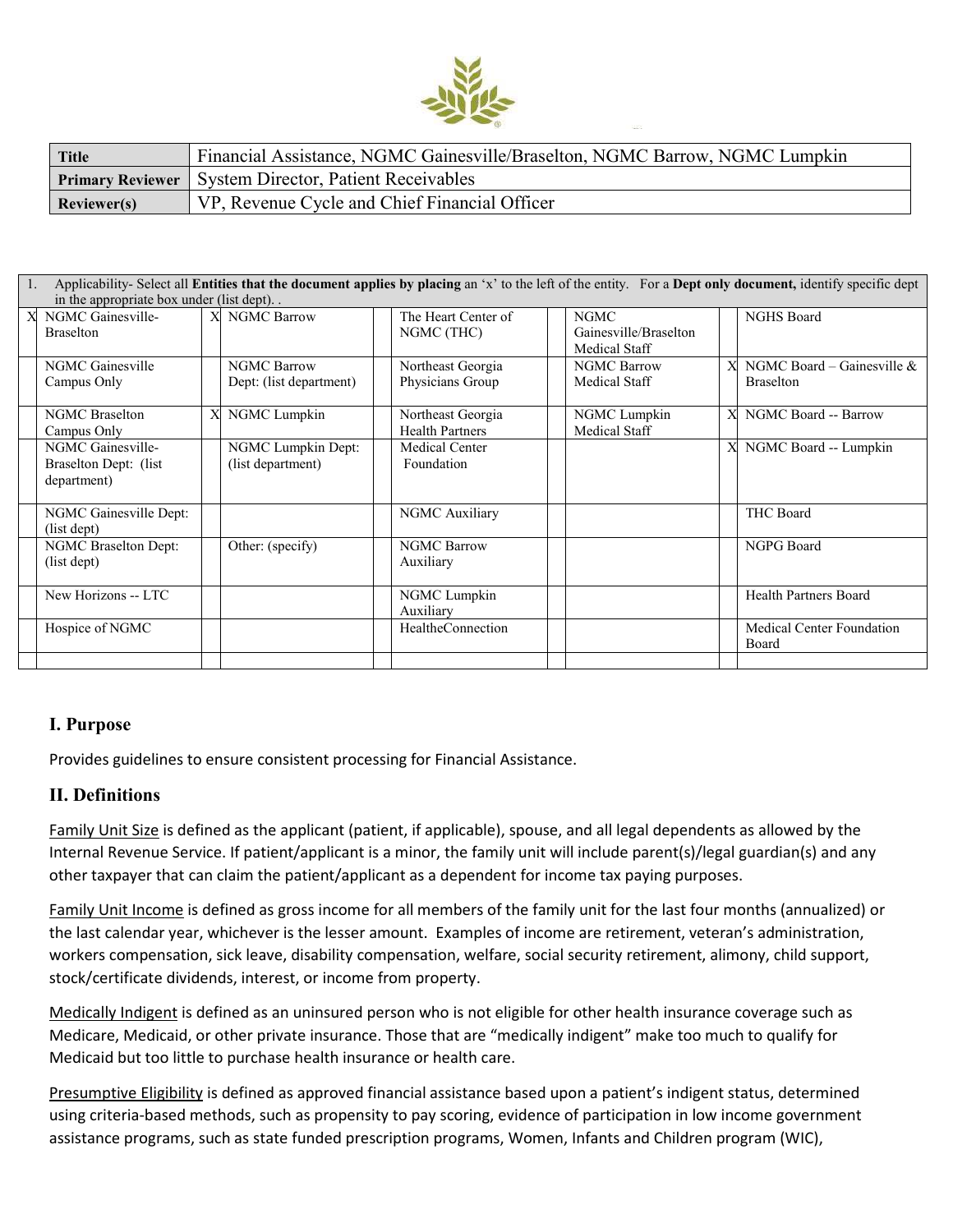Supplemental Nutrition Assistance Program (SNAP, formerly food stamps), free school lunch program or other state or local assistance programs.

Emergency Care is defined as care provided for an emergency medical condition.

Emergency Medical Condition means a medical condition manifesting itself by acute symptoms of sufficient severity (including severe pain, psychiatric disturbances and/or symptoms of substance abuse) such that the absence of immediate medical attention could reasonably be expected to result in either:

a. placing the health of the individual (or, with respect to a pregnant woman, the health of the woman or her unborn child) in serious jeopardy; or

b. serious impairment to bodily functions; or

c. serious dysfunction of any bodily organ or part.

With respect to a pregnant woman who is having contractions: a. that there is inadequate time to effect a safe transfer to another hospital before delivery; or

b. that transfer may pose a threat to the health or safety of the woman or her unborn child.

Medically Necessary Care is defined as care based upon generally accepted medical practices in light of conditions at the time of treatment which is appropriate and consistent with the diagnosis and the omission of which could adversely affect or fail to improve the patient's condition. It is care that is not cosmetic, experimental or deemed to be nonreimbursable by traditional insurance carriers and governmental payers. It is care that is deemed medically necessary by an examining physician's determination.

Extraordinary Collection Actions (ECAs) are defined as actions that require a legal or judicial process or involve reporting adverse information about an individual to consumer credit reporting agencies or credit bureaus (collectively, "credit agencies").

Application Period is defined as the later of 240 days from the first post-discharge billing statement (for the most recent episode of care) or 30 days from written notification of intended ECAs.

# **III. Policy**

# **Policy Statement**

It is the policy of Northeast Georgia Medical Center to provide emergency care to all patients regardless of ability to pay. The hospital shall allocate resources to identify financial assistance cases and provide uncompensated care based upon the information submitted at the time of application by the patient or their representative or through the use of other criteria-based methods to determine eligibility. Financial assistance applications will be accepted for all emergency care and all other medically necessary care. Financial Assistance adjustments may be applied to approved accounts based on the patient's total gross family income and the patient's willful cooperation in applying for Medicaid or other available coverage. In order to ensure the funds for uncompensated care are not abused and will be available for those in need within the NGHS service area. Northeast Georgia Medical Center will make reasonable attempts to assist eligible candidates to become covered under any available assistance programs in the community.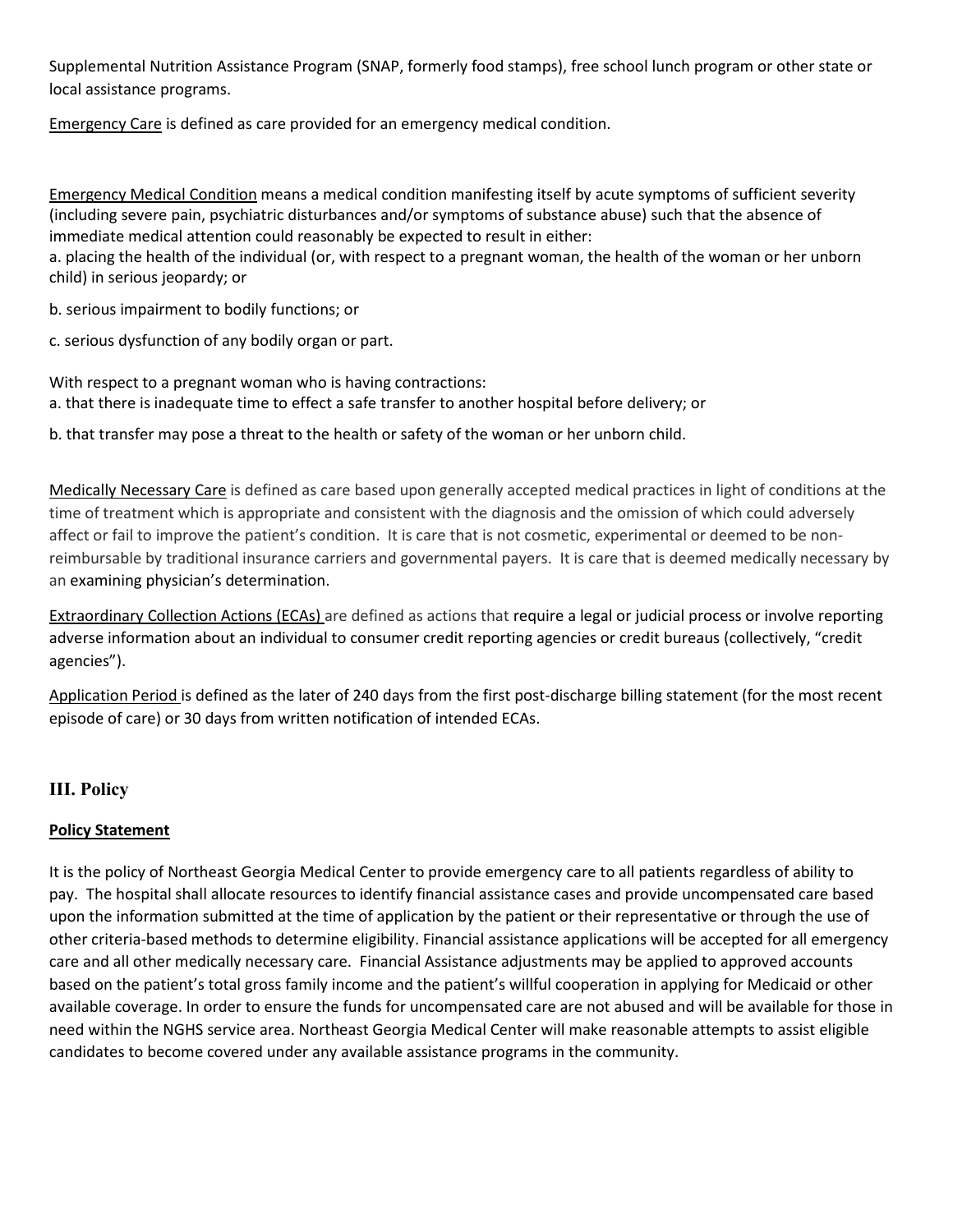## **Procedure / Guidelines**

### **GOVERNANCE**

The Financial Assistance Policy is administrated by the Revenue Cycle Division with authority and approval from the Northeast Georgia Medical Center Board.

### **PUBLIC RELATIONS**

Northeast Georgia Medical Center will make concerted efforts to promote the Financial Assistance Program. The program is promoted through a plain language summary offered directly to all patients upon registration, on the hospital web site, and through the conspicuous display of signs at principal entry points. In addition information regarding the plain language summary is provided on a periodic basis to physician offices, human service agencies, and other community organizations. The plain language summary includes a brief description of eligibility requirements, brief summary of how to apply, website and physical location where an application and copy of the Financial Assistance Policy may be obtained, how to get an application by mail and contact and assistance information. NGMC shall make the Financial Assistance Policy, the plain language summary and the financial assistance application available in English and in the primary language of any populations with limited proficiency in English that constitute a minimum of 5% or 1000 persons, whichever is less, of the residents of the community served.

#### **EMERGENCY MEDICAL CARE**

NGHS will provide, without discrimination, care for emergency medical conditions (within the meaning of the Emergency Medical Treatment and Active Labor Act (EMTALA), section 1867 of the Social Security Act ([42 U.S.C. 1395](http://api.fdsys.gov/link?collection=uscode&title=42&year=mostrecent§ion=1395&type=usc&link-type=html)dd)) to individuals, regardless of whether they are Financial Assistance-eligible. NGHS personnel will refrain from engaging in debt collection activities that interfere with the provision of emergency medical care. These activities DO NOT include requesting insurance status and applicable patient financial liability (deductibles, co-insurance and co-pays) after the medical screening and stabilization, as required by EMTALA.

#### **APPLICATION PROCESS**

1. All patients desiring consideration under the Northeast Georgia Medical Center Financial Assistance Program must complete an application, disclosing financial information that is considered pertinent to the determination of the patient's eligibility for financial assistance. Financial Assistance applications can be completed in writing, by speaking to a Financial **Counselor, a phone screen or Presumptive eligibility. The patient will authorize the hospital to make** inquiries of employers, banks, credit bureaus, and other institutions for the purpose of verifying statements made by the patient in applying for assistance. The application may be obtained by calling or by visiting any hospital Financial Counselor or by printing online at [www.nghs.com.](http://www.nghs.com/)

When returned, the application shall be accompanied by one or more of the following types of documentation:

- a. A. Proof of household income must be at least one of the following:
	- 1) A copy of four most recent pay stubs of all employed in the household. If no pay stub available, please provide a notarized letter from employer.
	- 2) Current year W-2 and/or recent year tax return
	- 3) Social Security Award Letter
	- 4) Proof of workers compensation, sick leave, disability compensation, welfare, or social security retirement
	- 5) If you have no income at this time, provide a signed and notarized letter from the person who provides food, shelter, clothing, etc. for you and your family, if applicable.
- b. Proof of assets
	- 1) Most recent bank statements for personal and business checking and savings accounts
- c. Proof of home address must be at least one of the following:
	- 1) Valid Georgia driver's license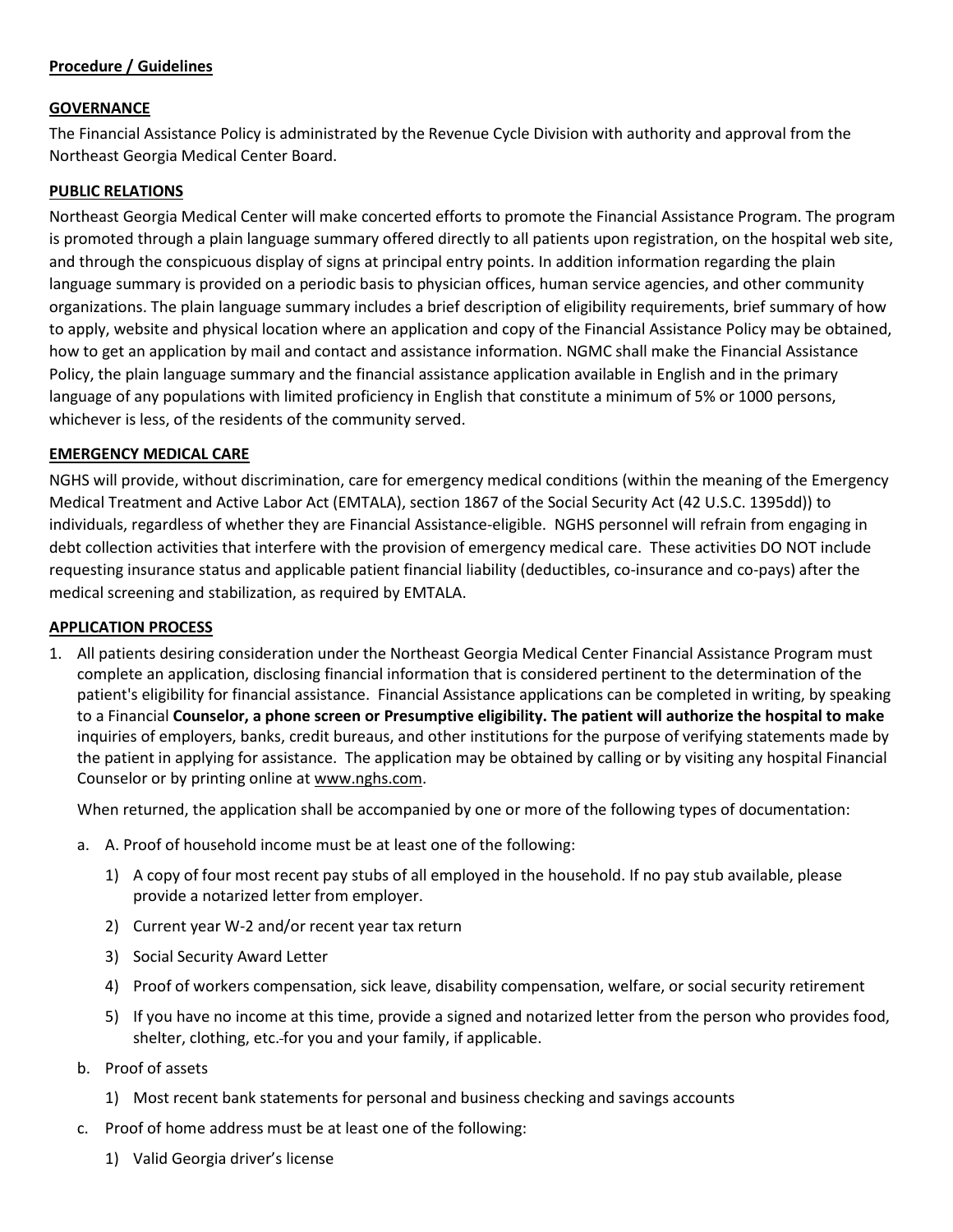- 2) Georgia identification card
- 3) Current utility bill
- 4) Lease or rent receipts showing evidence of county of residence
- 5) County property tax assessment,
- 6) County food stamp letter
- 7) Voter registration card
- d. These documents, if applicable**:** 
	- 1) If you are not married but there are children in common, you must provide entire household income. Any child support or alimony received must also be included.
	- 2) If you are still legally married but separated, you must provide legal documentation of separation or spouse's income.
	- 3) Written verification from public welfare agencies or other government agencies which can attest to the Patient's Gross Income status for past 12 months
	- 4) Most recent bank statements for personal and business checking and savings accounts
	- 5) Verification of Pension or Retirement Income
	- 6) Verification of student status which is defined as a copy of current class schedule, registration information and a copy of student photo ID
	- 7) If you lost your job within the last three months, you are required to provide a separation letter from your past employer. Additionally, you must provide a letter from your local Georgia Department of Labor Career Center specifying whether or not you are receiving unemployment benefits.
	- 8) If you have listed any children on your application other than biological or stepchildren, you must provide legal documentation to this effect.
	- 9) Patients seeking assistance due to medical indigency may need to submit evidence of assets
- 2. Income shall be annualized, when appropriate, based upon documentation provided and upon verbal information provided by the patient. This process will take into consideration seasonal employment and temporary increases and/or decreases of income.
- 3. All applications, supporting documentation, and communications will be treated with proper regard for patient confidentiality. NGMC will exercise reasonable care to maintain supporting documents with the application form.
- 4. In situations where the information provided by the patient or guarantor does not match the "Criteria Based Method", the Criteria Based information will be considered in the eligibility determination.
- 5. Complete applications will be accepted up to the end of the application period, as defined above

### **ELIGIBILITY CRITERIA**

- 1. In cases where patients request scheduled services, applications for Financial Assistance can be processed prior to services.
- 2. Financial Assistance is secondary to all other financial resources available to the patient.
- 3. Determination of eligibility of a patient for Financial Assistance shall be applied regardless of the source of referral and without discrimination as to race, gender, ethnicity, color, creed, national origin, age, handicap status, or marital status.
- 4. Financial assistance will be provided to patients when net available assets are not sufficient and gross family income is between 0 and 300 percent of the Federal Poverty Guidelines adjusted for family size.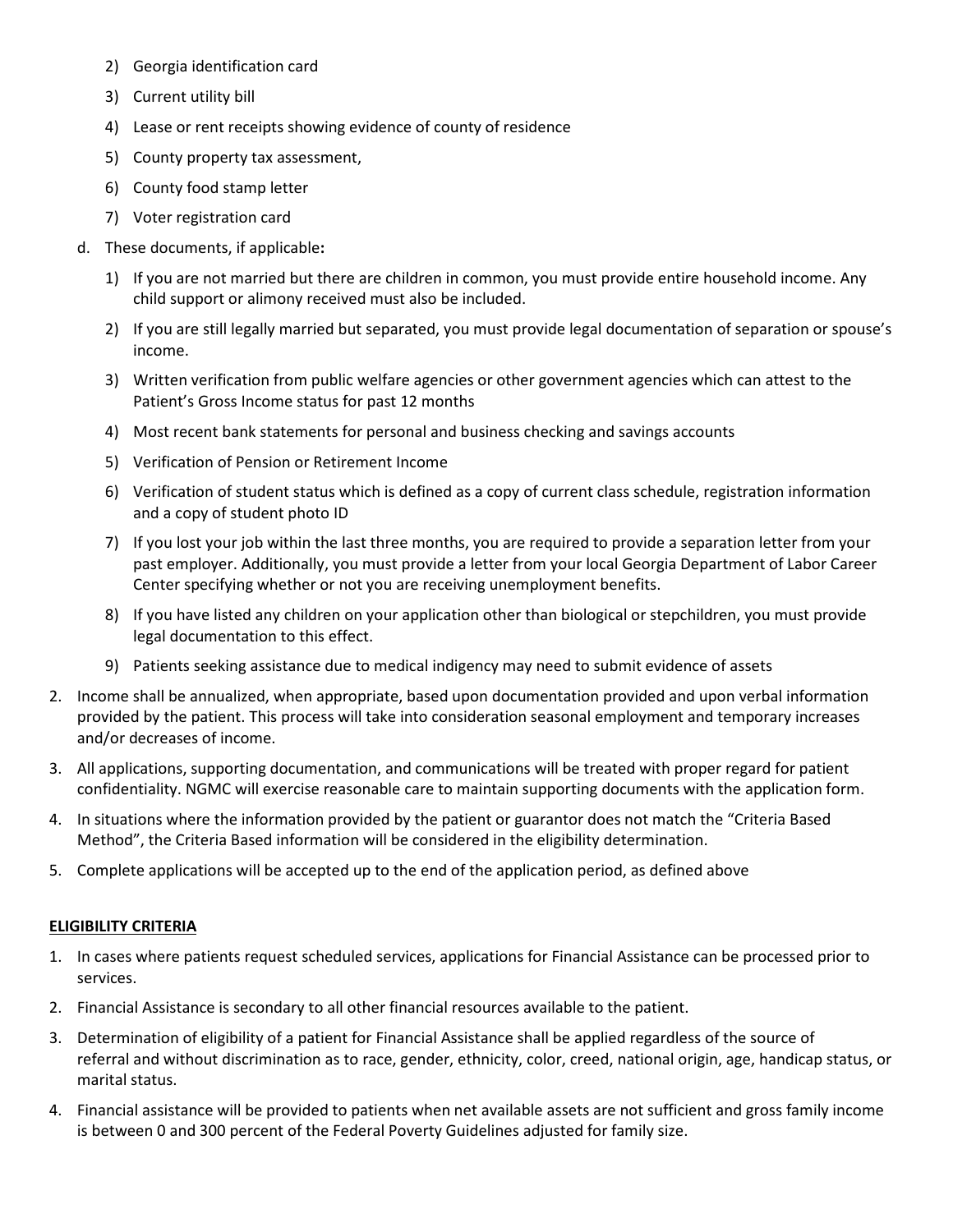5. The financial obligations that remain once the financial assistance adjustment has been applied may be paid in a lump sum or the patient may set up a payment plan.

## **ELIGIBILITY DETERMINATION**

- 6. Eligibility can be determined once a completed application has been received along with **all** supporting documentation **or** through other criteria-based methods or systems. Should documentation not be supplied or should the application remain incomplete, financial assistance will **not** be granted. A notification will be sent informing of how to obtain assistance to complete the application.
- 7. After the latter of 120 days from date of first post-discharge billing statement or 30 days from date of written notification of intent to initiate ECAs and plain language summary, accounts with incomplete application or no application will be subject to the normal account flow process of self-pay collection statements and outsourcing to bad debt collection agencies as well as debt collection attorneys, as appropriate (See Collections Policy). .
- 8. If the completed application is received after extraordinary collection efforts have commenced, but within the application period, the application processing will be expedited and all ECAs will cease during processing.
- 9. For medically necessary care other than emergency care, patient should be a resident within the NGHS service area. Examples of acceptable proof of residency may be found in section 2b of Application Process, above.
- 6. Cases for consideration may be requested by the patient, the patient's family, the patient's physician, hospital personnel who have been made aware of the financial need of the patient, or recognized social agencies.
- 7. NGMC presumptively approves patients for 100% adjustment only, using the Presumptive Eligibility criteria defined above.
- 8. In instances where eligibility has been determined through the use of other criteria-based methods, documentation of income and expenses may not be required.
- 9. Following the initial request for financial assistance, the hospital will pursue other sources of funding, including Medicaid and/or state programs
- 10. Financial assistance eligibility, while generally determined at the time of application, may occur at any time, during the application period, prior to judgment upon learning of facts that would indicate financial need.
- 11. Approval for financial assistance is granted for periods of six (6) months. Medicare patients' approval is granted for periods of twelve (12) months. If the patient/responsible party's financial situation changes after charity has been approved and awarded, NGMC reserves the right to terminate future charity at the discretion of the Manager of Financial Counseling in accordance with the Revenue Cycle Vice President. Examples include but are not limited to a payout from court settlement, lottery, etc.

### **CALCULATION**

The calculation of the discount for patients qualified for a partial charity care adjustment will be based on our Medicare reimbursement rate. This discount will be updated annually when new Medicare rates are received. Patients qualify for a charity adjustment on a sliding scale as follows:

- Family income of 150% or less of the Federal Poverty Guidelines qualifies for a 100% charity adjustment, which means that their services are free.
- A family income between 151%-185%of the Federal Poverty Guidelines qualifies for an adjustment based on the Medicare reimbursement rate plus an additional 40%.
- A family income between 186%-235% of the Federal Poverty Guidelines qualifies for an adjustment equivalent to the hospital's Medicare reimbursement rate plus an additional 20%.
- A family income between 236%-300% of the Federal Poverty Guidelines qualifies for an adjustment equivalent to the hospital's Medicare reimbursement rate.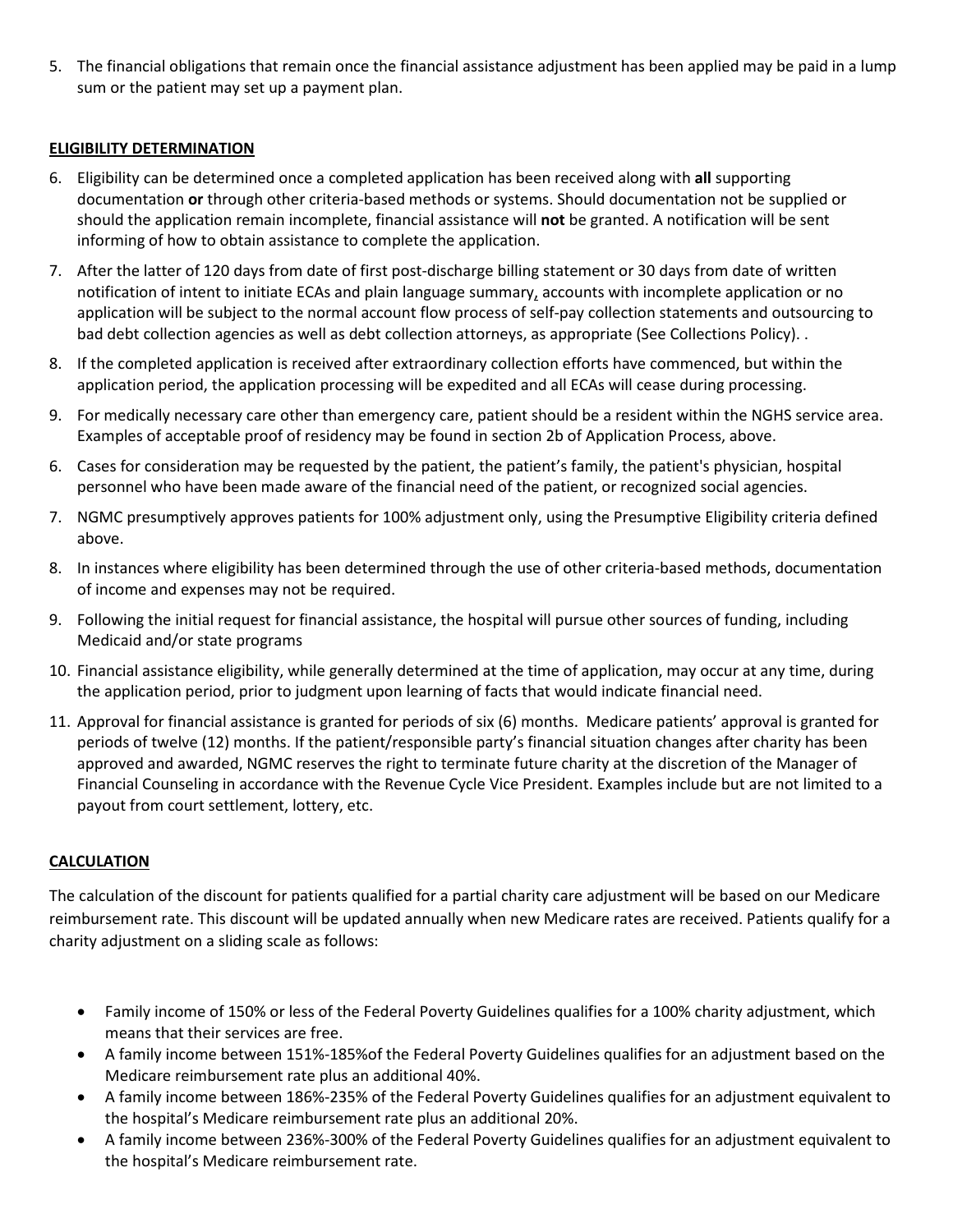Example of the calculation: if a patient's gross charges for services are \$1,000, the charges will be discounted to the Medicare reimbursement (\$1,000\*26.22%=\$262.20). The patient with an income of 236%-300% of the Federal Poverty Guidelines would be responsible for \$262.20.

### **NOTIFICATION**

The hospital will make reasonable efforts to notify the patient of the final determination within thirty (30) working days of receipt of application with related documented materials (proof of income, etc.). The notification will include a determination of the amount for which the responsible party will be financially responsible, if anything, and describes how the individual may obtain information regarding the AGB and how their amount owed was determined. Denials will be communicated in writing and will include instructions for appeal. If patient is approved, any prior payments made by the patient, in excess of the determined amount, on accounts covered will be refunded, unless the amount paid is less than \$5.

### **APPEALS PROCESS**

The responsible party may request reconsideration of eligibility for financial assistance by providing additional documentation within the application period. The request will be reviewed for reconsideration. If the final determination is to approve financial assistance, an approval notification will be sent to the patient indicating amount waived or reduced.

### **Final Determination Authorized Party**

Director of Patient Receivables

### **NON-PAYMENT PROCESS**

In the event of non-payment by a patient for their portion of their account balance after financial assistance is processed, the account will follow normal collection process flow, adhering to timeframes established by section 501(r) (see Collections Policy).

## **FINAL AUTHORITY TO ENSURE REASONABLE EFFORTS WERE MADE TO DETERMINE ELIGIBILITY PRIOR TO INITIATING ECAs**

Accounts Receivables Manager

### **PROVIDERS COVERED BY NGMC FINANCIAL ASSISTANCE POLICY**

Northeast Georgia Physicians Group The Heart Center of Northeast Georgia Medical Center Gainesville Emergency Department Services, PC Gainesville Radiology Group, PC

### **PROVIDERS NOT COVERED BY NGMC FINANCIAL ASSISTANCE POLICY**

Any provider not listed above

### **NGHS Service Area by Zip Code**

30011,30019,30028,30040,30041,30501,30502,30503,30504,30506,30507,30510,30511,30512,30514, 30515,30517,30518,30519,30520,30521,30523,30525,30527,30528,30529,30530,30531,30533,30534,30535,30537,